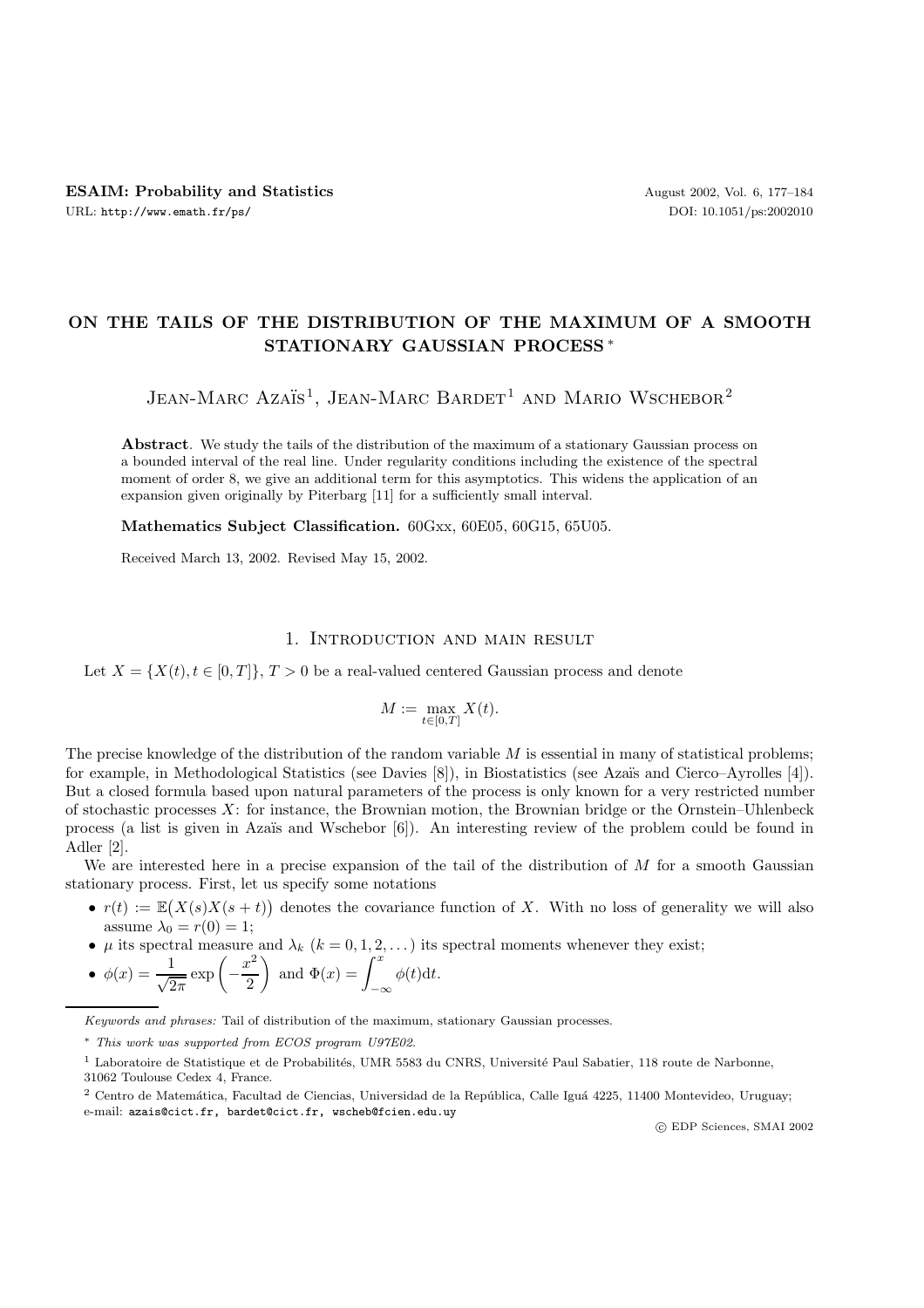Throughout this paper we will assume that  $\lambda_8 < \infty$  and for every pair of parameter values s and t,  $0 \leq s \neq t \leq T$ , the six-dimensional random vector  $(X(s), X'(s), X''(s), X(t), X'(t), X''(t))$  has a non-degenerate distribution.

Piterbarg [11] (Th. 2.2) proved (under the weaker condition  $\lambda_4 < \infty$  instead of  $\lambda_8 < \infty$ ) that for each  $T > 0$ and any  $u \in R$ :

$$
\left|1 - \Phi(u) + \sqrt{\frac{\lambda_2}{2\pi}} T\phi(u) - P(M > u)\right| \le B \exp\left(-\frac{u^2(1+\rho)}{2}\right),\tag{1}
$$

for some positive constants B and  $\rho$ . It is easy to see (see for example Miroshin [10]) that the expression inside the modulus is non-negative, so that in fact:

$$
0 \le 1 - \Phi(u) + \sqrt{\frac{\lambda_2}{2\pi}} T\phi(u) - P(M > u) \le B \exp\left(-\frac{u^2(1+\rho)}{2}\right). \tag{2}
$$

The problem of improving relation (2) does not seem to have been solved in a satisfactory manner until now. A crucial step has been done by Piterbarg in the same paper (Th. 3.1) in which he proved that if  $T$  is small enough, then as  $u \rightarrow +\infty$ :

$$
P(M > u) = 1 - \Phi(u) + \sqrt{\frac{\lambda_2}{2\pi}} T\phi(u) - \left(\frac{3\sqrt{3}(\lambda_4 - \lambda_2^2)^{9/2}}{2\pi\lambda_2^{9/2}(\lambda_2\lambda_6 - \lambda_4^2)}\right) \frac{T}{u^5} \phi\left(u\sqrt{\frac{\lambda_4}{\lambda_4 - \lambda_2^2}}\right) [1 + o(1)].
$$
 (3)

The same result has been obtained by other methods (Azaïs and Bardet [3]; see also Azaïs *et al.* [5]).

However Piterbarg equivalent (3) is of limited interest for applications since it contains no information on the meaning of the expression " $T$  small enough".

The aim of this paper is to show that formula (3) is in fact valid **for any** length T under appropriate conditions that will be described below.

Consider the function  $F(t)$  defined by

$$
F(t) := \frac{\lambda_2 (1 - r(t))^2}{\lambda_2 (1 - r^2(t)) - r'^2(t)}.
$$

**Lemma 1.** The even function F is well defined, has a continuous extension at zero and

1. 
$$
F(0) = \frac{\lambda_2^2}{\lambda_4 - \lambda_2^2}
$$
;  
\n2.  $F'(0) = 0$ ;  
\n3.  $0 < F''(0) = \frac{\lambda_2(\lambda_2\lambda_6 - \lambda_4^2)}{9(\lambda_4 - \lambda_2^2)} < \infty$ .

Proof.

- 1. The denominator of  $F(t)$  is equal to  $(1 r^2(t))\text{Var}(X'(0)|X(0), X(t))$  thus non zero due to the non degeneracy hypothesis. A direct Taylor expansion gives the value of  $F(0)$ .
- 2. The expression of  $F'(t)$  below shows that  $F'(0) = 0$ :

$$
F'(t) = \frac{2\lambda_2(1 - r(t))r'(t)\left(r'^2(t) - \left(\lambda_2 - r''(t)\right)(1 - r(t))\right)}{\left(\lambda_2(1 - r^2(t)) - r'^2(t)\right)^2}.
$$
\n(4)

3. A Taylor expansion of (4) provides the value of  $F''(0)$ . Note that  $\lambda_4 - \lambda_2^2$  can vanish only if there exists some real  $\omega$  such that  $\mu(\{-\omega\}) = \mu(\{\omega\}) = 1/2$ . Similarly,  $\lambda_2\lambda_6 - \lambda_4^2$  can vanish only if there exists some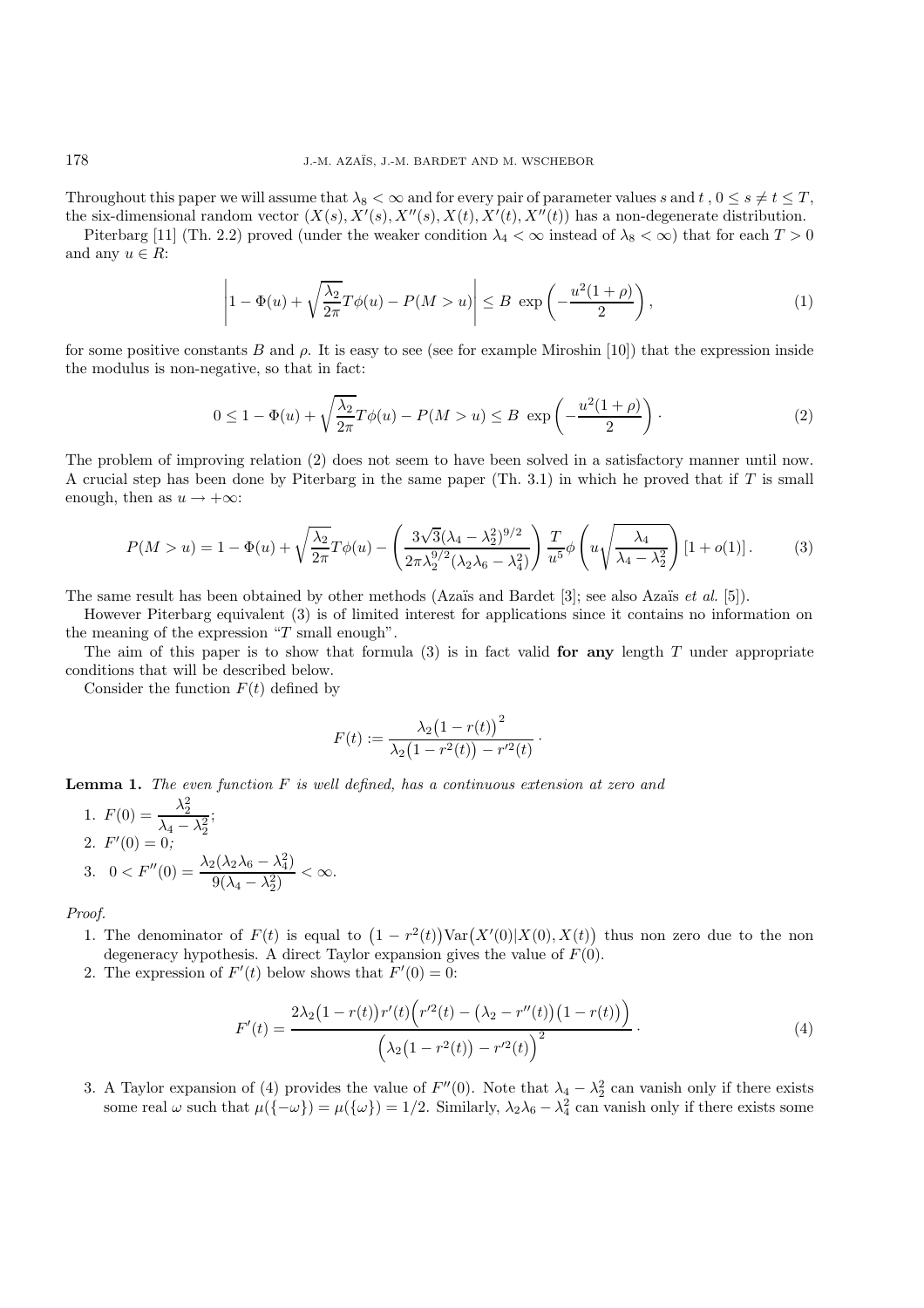real  $\omega$  and  $p \ge 0$  such that  $\mu({-\omega}) = \mu({\omega}) = p$ ,  $\mu({0}) = 1 - 2p$ . These cases are excluded by the non degeneracy hypothesis.

We will say that the function F satisfies hypothesis  $(H)$  if it has a unique minimum at  $t = 0$ . The next proposition contains some sufficient conditions for this to take place.

**Proposition 1.** (a) If  $r'(t) < 0$  for  $0 < t \leq T$  then  $(H)$  is satisfied. (b) Suppose that X is defined on the whole line and that

- 1.  $\lambda_4 > 2\lambda_2^2$ ;
- 2.  $r(t), r'(t) \rightarrow 0$  as  $t \rightarrow \infty$ ;
- 3. there exists no local maximum of r(t) (other than at  $t = 0$ ) with value greater or equal to  $\frac{\lambda_4 2\lambda_2^2}{\lambda_1}$  $\frac{2\pi}{\lambda_4}$ .

Then  $(H)$  is satisfied for every  $T > 0$ .

An example of a process satisfying condition (b) but not condition (a) is given by the covariance

$$
r(t) := \frac{1 + \cos(\omega t)}{2} e^{-t^2/2}
$$

if we choose  $\omega$  sufficiently small. In fact, a direct computation gives  $\lambda_2 = 1 + \omega^2/2$ ;  $\lambda_4 = 3 + 3\omega^2 + \omega^4/2$  so that

$$
\frac{\lambda_4 - 2\lambda_2^2}{\lambda_4} = \frac{1 + \omega^2}{3 + 3\omega^2 + \omega^4/2}.
$$

On  $[0, \infty)$ , the covariance attains its second largest local maximum in the interval  $\left[\frac{\pi}{\omega}, \frac{2\pi}{\omega}\right]$ , so that its value is smaller than  $\exp\left(-\frac{\pi^2}{2\omega^2}\right)$ . Hence, choosing  $\omega$  is sufficiently small the last condition in (b) is satisfied. The main result of this article is the following:

**Theorem 1.** If the process X satisfies hypothesis  $(H)$ , then  $(3)$  holds true.

## 2. Proofs

#### **Notations.**

- $p_{\xi}(x)$  is the density (when it exists) of the random variable  $\xi$  at the point  $x \in \mathbb{R}^{n}$ .
- $\mathbb{1}_C$  denotes the indicator function of the event C.
- $U_u([a, b]), u \in \mathbb{R}$  is the number of upscrossings on the interval  $[a, b]$  of the level u by the process X defined as follows:

$$
U_u([a, b]) = #\{t \in [a, b], X(t) = u, X'(t) > 0\}.
$$

• For k a positive integer,  $\nu_k(u, [a, b])$  is the kth order factorial moment of  $U_u([a, b])$ 

$$
\nu_k(u, [a, b]) = \mathbb{E}\left( (U_u([a, b]))(U_u([a, b]) - 1) \dots (U_u([a, b]) - k + 1) \right).
$$

We define also

$$
\bar{\nu}_k(u,[a,b]) = \mathbb{E}\left( (U_u([a,b])) (U_u([a,b]) - 1) \dots (U_u([a,b]) - k + 1) 1\!\!1_{\{X(0) \geq u\}} \right).
$$

•  $a^+ = a \vee 0$  denotes the positive part of the real number a.

• (const) denotes a positive constant whose value may vary from one occurrence to another.

We will repeatedly use the following lemma, that can be obtained using a direct generalization of Laplace's Method (see Dieudonné [9], p. 122).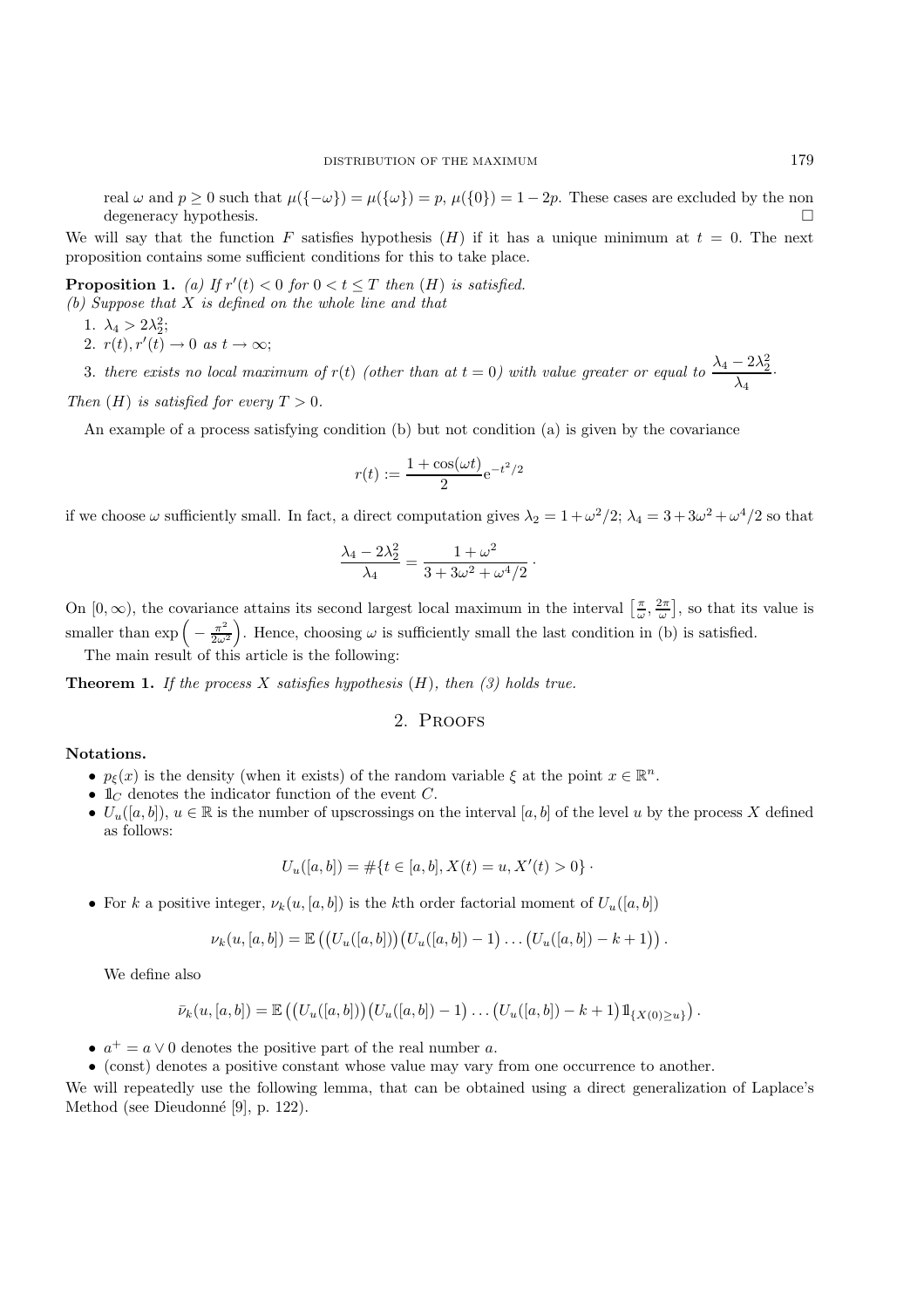**Lemma 2.** Let f (respectively g) be a real-valued function of class  $C^2$  (respectively  $C^k$  for some integer  $k \geq 1$ ) defined on the interval  $[0, T]$  of the real line verifying the conditions:

1. f has a unique minimum on  $[0, T]$  at the point  $t = t^*$ , and  $f'(t^*) = 0$ ,  $f''(t^*) > 0$ . 2. Let  $k = \inf \{ j : g^{(j)}(t^*) \neq 0 \}.$ 

Define

$$
h(u) = \int_0^T g(t) \exp\left[-\frac{1}{2}u^2 f(t)\right] dt.
$$

Then, as  $u \to \infty$ :

$$
h(u) \simeq \left(\frac{g^{(k)}(t^*)}{k!} \int_J x^k \exp\left[-\frac{1}{4}f''(t^*)x^2\right] dx\right) \frac{1}{u^{k+1}} \exp\left[-\frac{1}{2}u^2 f(t^*)\right],\tag{5}
$$

where  $J = [0, +\infty)$ ,  $J = (-\infty, 0]$  or  $J = (-\infty, +\infty)$  according as  $t^* = 0$ ,  $t^* = T$  or  $0 < t^* < T$  respectively.

We will use the following well-known expansion as (Abramovitz and Stegun [1], p. 932). For each  $a_0 > 0$  as  $u \rightarrow +\infty$ 

$$
\int_{u}^{\infty} \exp\left[-\frac{1}{2}ay^2\right] dy = \left(\frac{1}{au} - \frac{1}{a^2u^3} + \frac{3}{a^3u^5} + \mathcal{O}\left(\frac{1}{u^7}\right)\right) \exp\left[-\frac{1}{2}au^2\right],\tag{6}
$$

for all  $a \ge a_0$  where  $\mathcal{O}\left(\frac{1}{\sigma^2}\right)$  $u^7$ ) should be interpreted as bounded by  $\frac{K}{u^7}$ , K a constant depending only on  $a_0$ . Proof of of Theorem 1.

**Step 1:** The proof is based on an extension of Piterbarg's result to intervals of any length. Let  $\tau > 0$ , the following relation is clear

$$
P(M_{[0,\tau]} > u) = P(X(0) > u) + P(U_u([0,\tau]).1\mathbb{1}_{\{X(0) \le u\}} \ge 1)
$$
  
= 1 -  $\Phi(u) + P(U_u([0,\tau]) \ge 1) - P(U_u([0,\tau]).1\mathbb{1}_{\{X(0) > u\}} \ge 1).$ 

In the sequel a term will be called negligible if it is  $\mathcal O$  $\bigg( u^{-6} \exp\bigg( -\frac{1}{2}$  $\lambda_4 u^2$  $\lambda_4-\lambda_2^2$ ) as  $u \rightarrow +\infty$ . We use the following relations to be proved later:

(i)  $P(U_u([0, T]).1\mathbb{1}_{\{X(0) > u\}} \geq 1)$  is negligible; (ii) Let  $2\tau \leq T$ . Then  $P(\lbrace U_u([0,\tau])U_u([\tau,2\tau]) \geq 1 \rbrace)$  is negligible.

With these relations, for  $2\tau \leq T$ , we have

$$
P(M_{[0,2\tau]} > u) - (1 - \Phi(u)) = P(U_u([0,2\tau]) \ge 1) + N_1
$$
  
=  $P(U_u([0,\tau]) \ge 1) + P(U_u([\tau,2\tau]) \ge 1) + N_2 = 2P(U_u([0,\tau]) \ge 1) + N_3$   
=  $2P(M_{[0,\tau]} > u) - 2(1 - \Phi(u)) + N_4$ , (7)

 $N_1 \cdots N_4$  being negligible. Applying (7) repeatedly and on account of Piterbarg's theorem that states that (3) is valid if T is small enough, one gets the result.

**Step 2:** Proof of (i). Using Markov's inequality:

$$
P(U_u([0,T]).1\mathbb{1}_{\{X(0)>u\}}\geq 1)\leq \bar{\nu}_1(u,[0,T]),
$$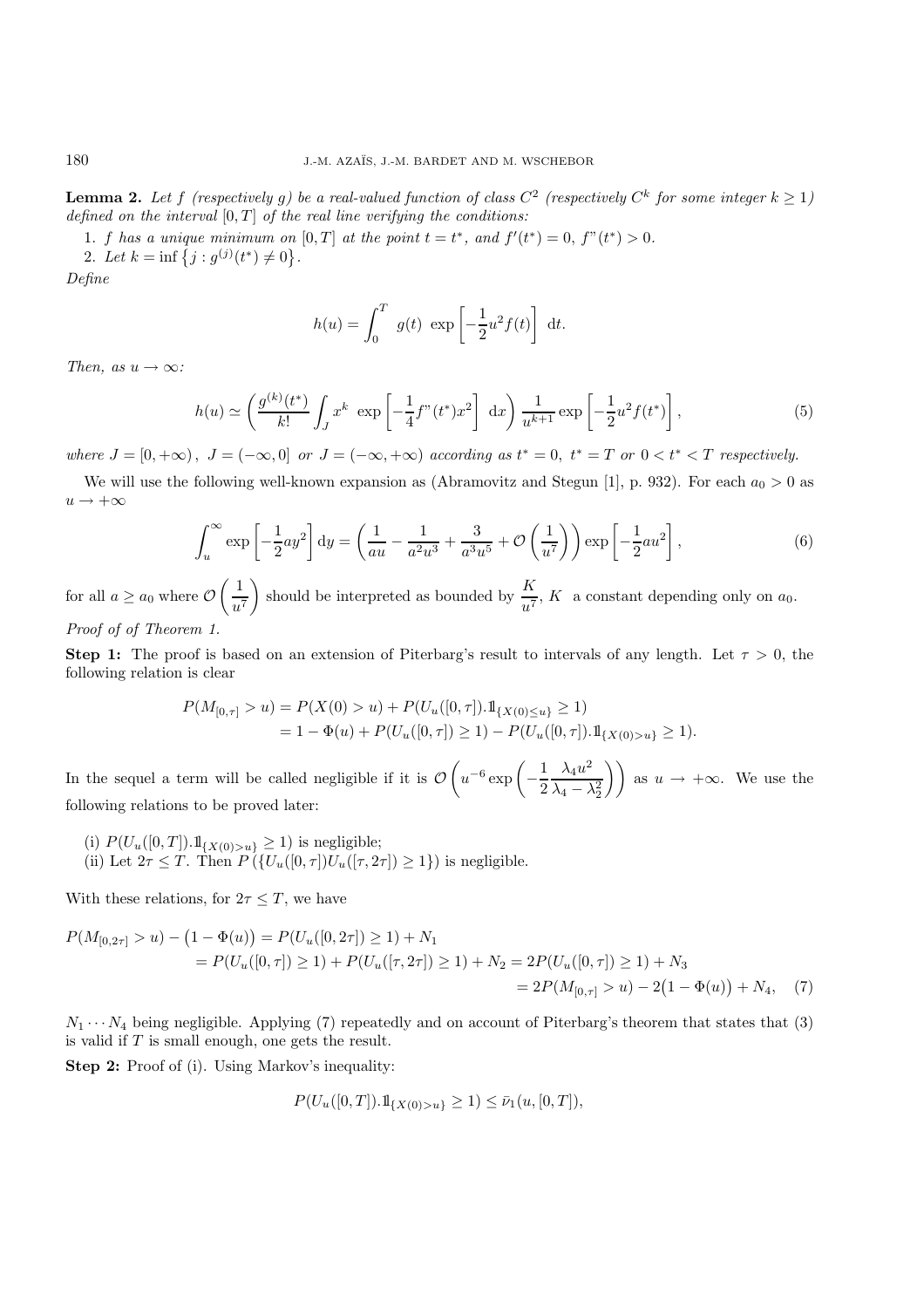where  $\bar{\nu}_1$  is evaluated using the Rice formula (Cramér and Leadbetter [7])

$$
\bar{\nu}_1(u, [0, T]) = \int_u^{+\infty} dx \int_0^T \mathbb{E}(X'^{+}(t) | X(0) = x, X(t) = u) p_{X(0), X(t)}(x, u) dt.
$$
\n(8)

Also if Z is a real-valued random variable with a Normal- $(m, \sigma^2)$  distribution,

$$
\mathbb{E}(Z^+) = \sigma \phi\left(\frac{m}{\sigma}\right) + m\Phi\left(\frac{m}{\sigma}\right),
$$

and plugging into  $(8)$  one obtains (see details in Azaïs *et al.* [5]):

$$
\bar{\nu}_1(u, [0, T]) = \frac{\phi(u)}{2\pi} \int_0^T dt \left( \sqrt{\lambda_2 F} \int_u^\infty e^{-\frac{1}{2}F y^2} dy - \frac{r'^2 \sqrt{F}}{\sqrt{\lambda_2} (1 - r^2)} \exp\left[ -\frac{(1 - r)u^2}{2(1 + r)} \right] \int_u^\infty \exp\left[ -\frac{r'^2 F y^2}{2\lambda_2 (1 - r^2)} \right] \right) = \int_0^T B(t, u) dt,
$$

where r, r' and F stand for  $r(t)$ , r'(t) and  $F(t)$  respectively. Clearly, since  $r''(0) = -\lambda_2 < 0$ , there exists  $T_0$ such that  $r' < 0$  on  $(0, T_0]$ . Divide the integral into two parts:  $[0, T_0]$  and  $[T_0, T]$ . Using formula (6) on  $[0, T_0]$ we get

$$
B(t, u) = \frac{\phi(u)}{2\pi} \sqrt{\lambda_2} F^{-5/2} \frac{\lambda_2 (1 - r)^2}{r'^2} u^{-3} + \mathcal{O}(u^{-5} \phi(u)),
$$

and since, as  $t \to 0$ ,  $(1 - r)^2 r^{-2} = \mathcal{O}(t^2)$ , Lemma 2 shows that

$$
\int_0^{T_0} B(t, u) dt = \mathcal{O}\left(u^{-6} \exp\left(-\frac{\lambda_4 u^2}{2(\lambda_4 - \lambda_2^2)}\right)\right).
$$

On the other hand, since  $\inf_{t\in[T_0,T]} F(t)$  is strictly larger than  $F(0)$ , it follows easily from

$$
\int_{u}^{\infty} \exp\left(-\frac{ay^2}{2}\right) dy \le (\text{const}) \frac{1}{\sqrt{a}} \exp\left(-\frac{au^2}{2}\right) \ a > 0, \ u \ge 0,
$$

that

$$
\int_{T_0}^{T} B(t, u) \mathrm{d}t
$$

is negligible.

**Step 3:** Proof of (ii). Use once more Markov's inequality:

$$
P(U_u([0,\tau])U_u([\tau,2\tau]) \ge 1) \le \mathbb{E}(U_u([0,\tau])U_u([\tau,2\tau])) .
$$

Because of Rice formula (Cramér and Leadbetter [7]):

$$
\mathbb{E}\left(U_u([0,\tau])U_u([\tau,2\tau])\right) = \int_0^{\tau} \int_{\tau}^{2\tau} A_{t_2-t_1}(u)dt_2dt_1 = \int_0^{2\tau} (t \wedge (2\tau - t))A_t(u)dt,
$$
\n(9)

with

$$
A_t(u) = E(X'^+(0)X'^+(t)|X(0) = X(t) = u) p_{X(0),X(t)}(u,u).
$$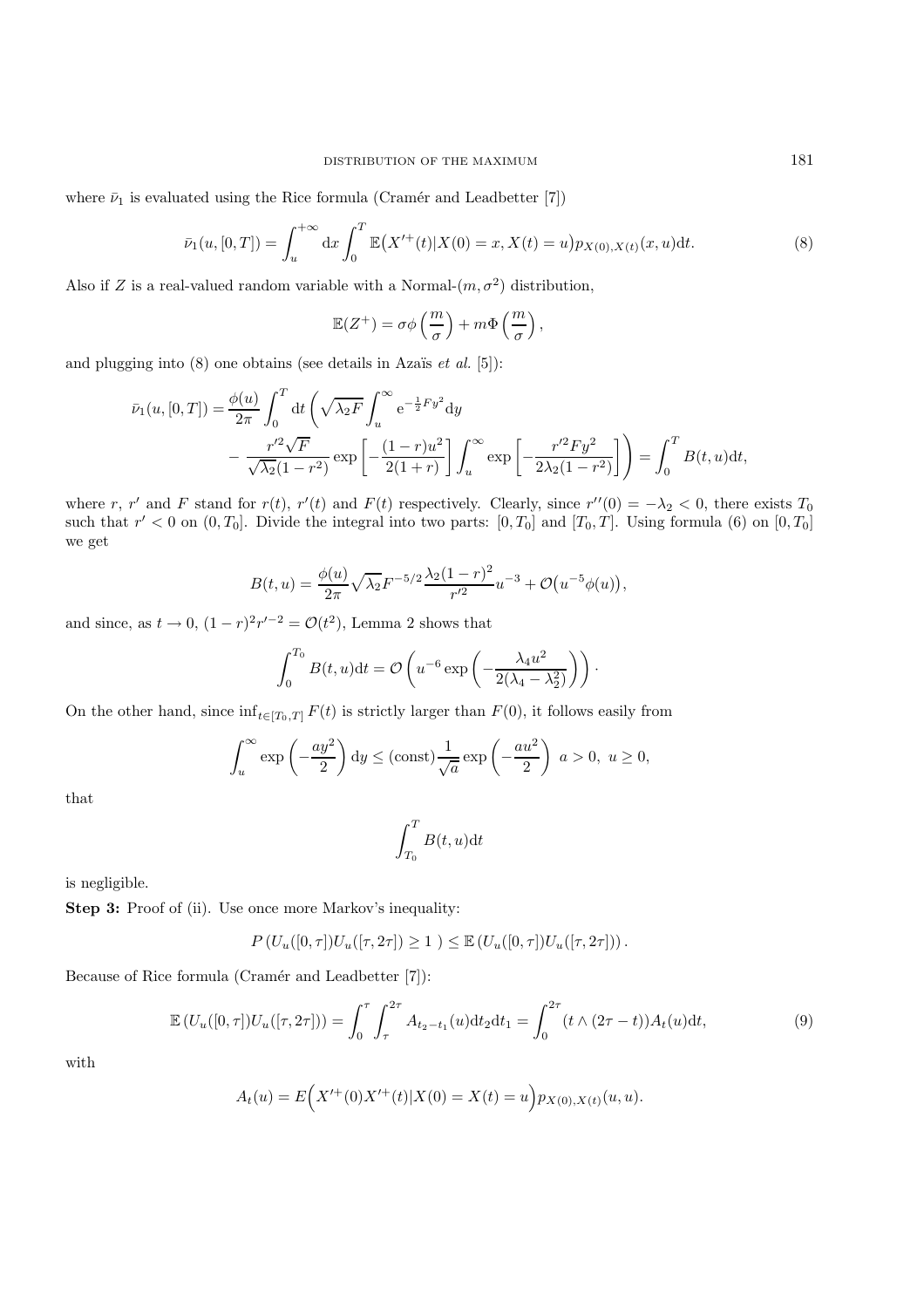It is proved in Azaïs  $et \ al.$  [5], that

$$
A_t(u) = \frac{1}{\sqrt{1 - r^2}} \phi^2 \left( \frac{u}{\sqrt{1 + r}} \right) \left[ T_1(t, u) + T_2(t, u) + T_3(t, u) \right],\tag{10}
$$

with

- $T_1(t, u) = \sigma$ •  $T_1(t, u) = \sigma \sqrt{1 + \rho} \phi(b) \phi(kb);$
- $T_2(t, u) = 2(\sigma^2 \rho \mu^2) \int^{+\infty}$  $\Psi(kx)\phi(x)\mathrm{d}x;$
- b •  $T_3(t, u)=2\mu\sigma\Psi(kb)\phi(b);$
- $\mu = \mu(t, u) = \mathbb{E}(X'(0)|X(0) = X(t) = u) = -\frac{r'}{1+r}u;$
- $\sigma^2 = \sigma^2(t) = \text{Var}(X'(0)|X(0), X(t)) = \lambda_2 \frac{r'^2}{1 r^2};$ •  $\rho = \rho(t) = \text{Cor}(X'(0), X'(t)|X(0), X(t)) = \frac{-r''(1 - r^2) - rr'^2}{\lambda_2(1 - r^2) - r'^2};$
- $k = k(t) = \sqrt{\frac{1+\rho}{1-\rho}}; b = b(t, u) = \mu/\sigma;$ •  $\Psi(z) = \int^z$  $\phi(v)dv;$
- 0 •  $r, r', r''$  again stand for  $r(t), r'(t), r''(t)$ .

As in Step 2, we divide the integral (9) into two parts:  $[0, T_0]$  and  $[T_0, 2\tau]$ . For  $t < T_0$ ,  $b(t, u)$  and  $k(t)$  are positive, thus using expansion  $(6)$ , we get the formula p. 119 of Azaïs et al. [5]:

$$
T_1(u) + T_2(u) + T_3(u) = \frac{2\sigma^2}{b} \Psi(kb)(1+\rho)\phi(b) - \frac{4\sigma^2}{b^3} \Psi(kb)\phi(b) - (1+\rho)\sigma^2 k\phi(kb)\phi(b) + 2\sigma^2 k^3 \phi(kb)\phi(b) + \frac{4\sigma^2}{b^2} k\phi(kb)\phi(b) + \mathcal{O}\left(\sigma^2 \phi(kb)\phi(b)\left(\frac{1}{b^7} + \frac{k}{b^6} + \frac{k^3}{b^4}\right)\right).
$$

Since  $T_1(u) + T_2(u) + T_3(u)$  is non negative, majorizing  $\phi(kb)$  and  $\Psi(kb)$  by 1 we get

$$
A_t(u) \leq (\text{const}) \frac{\sigma^2}{\sqrt{1-r^2(t)}} \left( \frac{(1+\rho)}{b} + k^3 + \frac{k}{b^2} + \frac{1}{b^7} + \frac{k}{b^6} + \frac{k^3}{b^4} \right) \exp\left[ -\frac{1}{2} (1 + F(t)) u^2 \right].
$$

Now it is easy to see that, as  $t \to 0$ 

$$
\sigma^2 \simeq (\text{const})t^2
$$
,  $(1+\rho) \simeq (\text{const})t^2$ ,  $\sqrt{1-r^2(t)} \simeq (\text{const})t$ ,  $b \simeq (\text{const})u$ ,

so that

$$
\frac{\sigma^2(1+\rho)}{b\sqrt{1-r^2(t)}} \simeq (\text{const})\frac{t^3}{u};
$$

$$
\frac{\sigma^2 k^3}{\sqrt{1-r^2(t)}} \simeq (\text{const})t^4;
$$

$$
\frac{\sigma^2 k}{b^2\sqrt{1-r^2(t)}} \simeq (\text{const})t^2u^{-2};
$$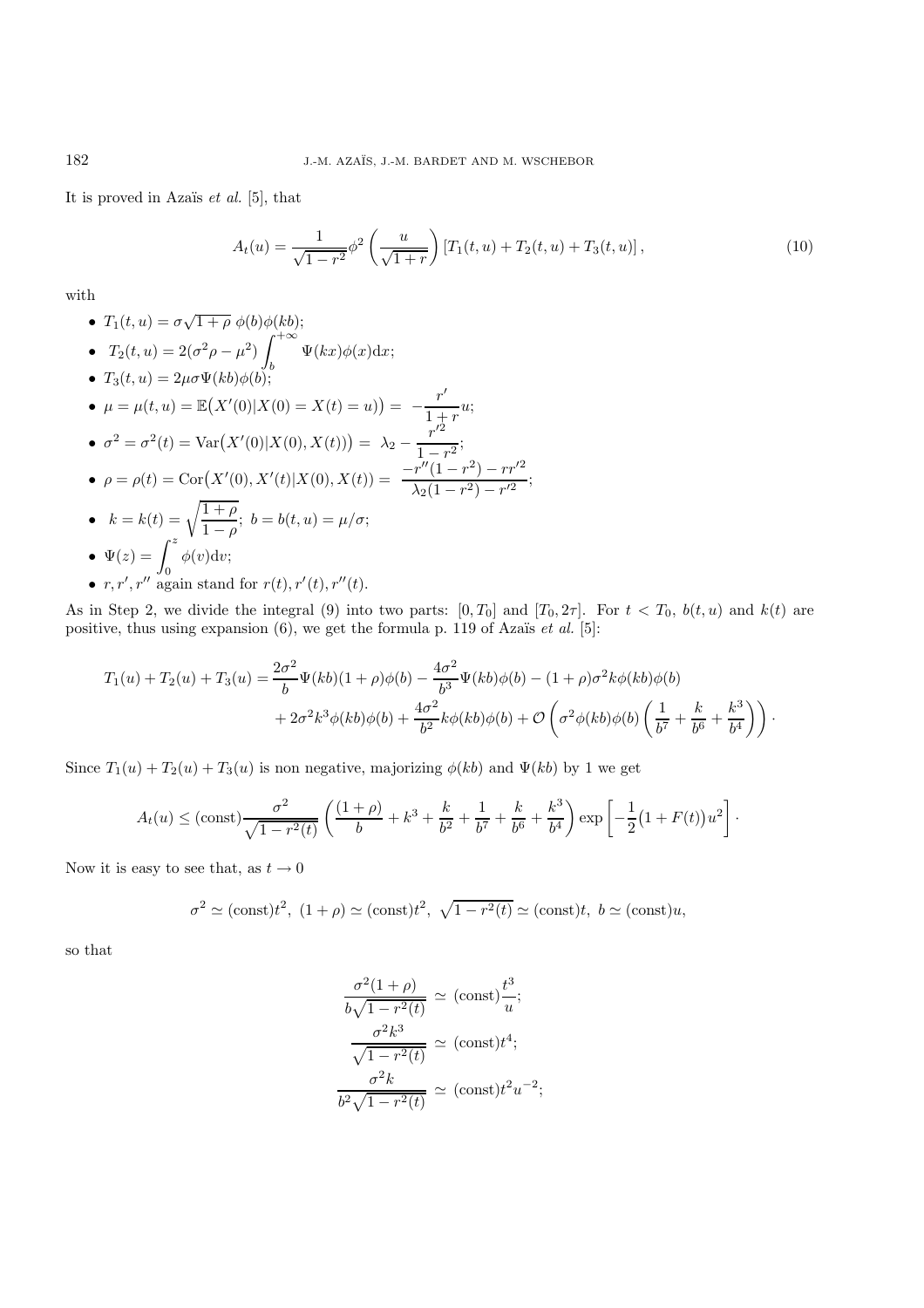and also that the other terms are negligible. Then, applying Lemma 2:

$$
\int_0^{T_0} (t \wedge (2\tau - t)) A_t(u) dt \simeq (\text{const}) u^{-6} \exp \left(-\frac{\lambda_4 u^2}{2(\lambda_4 - \lambda_2^2)}\right),
$$

thus negligible.

For  $t \geq T_0$  remark that  $T_1(u) + T_2(u) + T_3(u)$  does not change when  $\mu$  (and consequently b) changes of sign. Thus  $\mu$  and b can supposed to be non-negative. Forgetting negative terms in formula (10) and majorizing  $\Psi$ by 1;  $1 - \Phi(b)$  by  $(\text{const})\phi(b)$  and  $\mu$  by  $(\text{const})u$ , we get:

$$
A_t(u) \leq (\text{const})\phi^2 \left(\frac{u}{\sqrt{1+r}}\right) \left(\phi(b)(1+u)\right) = (\text{const})(1+u)\exp\left[-\frac{1}{2}(1+F(t))u^2\right].
$$

We conclude as in Step 2.  $\Box$ 

*Proof of Proposition 1.* Let us prove statement (a). The expression (4) of  $F'$  shows that it is positive for  $0 < t \leq T$ , since  $r'(t) < 0$  and

$$
\left(r'^{2}(t) - (\lambda_{2} - r''(t))(1 - r(t))\right) = -\frac{1}{4} \left[ \text{Var}\left(X(t) - X(0)\right) \text{Var}\left(X'(t) + X'(0)\right) - \text{Cov}^{2}\left(X(t) - X(0), X'(t) + X'(0)\right) \right] < 0. \tag{11}
$$

Thus the minimum is attained at zero.

(b) Note that  $F(0) = \frac{\lambda_2^2}{\lambda_4 - \lambda_2^2}$  $< 1 = F(+\infty)$ . If F has a local minimum at  $t = t^*$ , equation (4) shows that r has a local maximum at  $t = \tilde{t}^*$  so that

$$
F(t^*) = \frac{1 - r(t^*)}{1 + r(t^*)} > \frac{\lambda_2^2}{\lambda_4 - \lambda_2^2}
$$

due to the last condition in (b). This proves (b).

**Remark.** The proofs above show that even if hypothesis  $(H)$  is not satisfied, it is still possible to improve inequality (2). In fact it remains true for every  $\rho$  such that

$$
\rho < \min_{t \in [0,T]} F(t).
$$

The authors thank Professors P. Carmona and C. Delmas for useful talks on the subject of this paper.

#### **REFERENCES**

- [1] M. Abramowitz and I.A. Stegun, Handbook of Mathematical functions with Formulas, graphs and mathematical Tables. Dover, New-York (1972).
- [2] R.J. Adler, An introduction to Continuity, Extrema and Related Topics for General Gaussian Processes. IMS, Hayward, CA  $(1990)$ .
- [3] J.-M. Azaïs and J.-M. Bardet, Unpublished manuscript (2000).
- [4] J.-M. Azaïs and C. Cierco–Ayrolles, An asymptotic test for quantitative gene detection. Ann. Inst. H. Poincaré Probab. Statist. (to appear).
- [5] J.-M. Azaïs, C. Cierco–Ayrolles and A. Croquette, Bounds and asymptotic expansions for the distribution of the maximum of a smooth stationary Gaussian process. ESAIM: P&S 3 (1999) 107-129.
- [6] J.-M. Azaïs and M. Wschebor, The Distribution of the Maximum of a Gaussian Process: Rice Method Revisited, in In and out of equilibrium: Probability with a physical flavour. Birkhauser, Coll. Progress in Probability (2002) 321-348.
- [7] H. Cramér and M.R. Leadbetter, Stationary and Related Stochastic Processes. J. Wiley & Sons, New-York (1967).